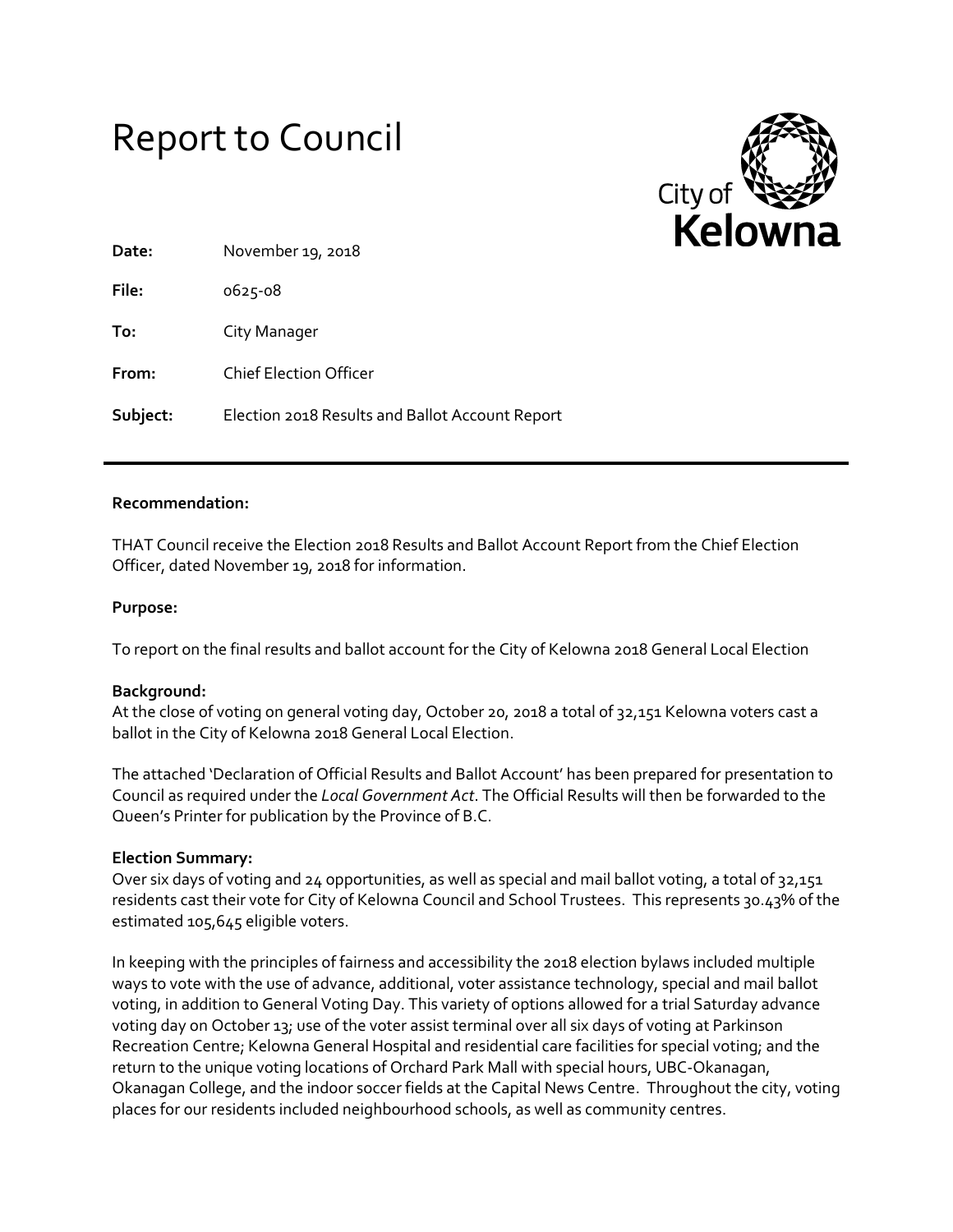Overall, for the number of voting opportunities provided, there were 380 election positions filled by individuals hired and trained as Presiding Election Officials, Alternate Presiding Election Officials and Election Officials. In addition to the principles of fairness, accessibility and awareness, the election officials training and conduct focused on their critical role in maintaining the integrity of the registration and voting process and the secrecy of the ballot.

New for 2018 was the introduction of student greeters assigned to various voting locations in a volunteer capacity. This initiative with SD#23 provided 11 students the opportunity to be involved in the election while earning credits towards their community service requirements for graduation.

Following the posting of unofficial results at the close of voting on October 20, and the determination of the final results on October 23, the official results were declared on Tuesday, October 23, 2018.

## **Next Steps:**

A review of the 2018 election plan, including budget, administration, communication, and feedback received from residents is currently underway. This, along with an election staff survey, will help summarize the 2018 election successes, challenges and opportunities, and inform future election planning.

As our city grows, research and discussion will be ongoing in various areas related to elections and citizen engagement, including voting locations, the role of the City, if any, in facilitating candidateresident information exchanges, election office space and staffing needs, as well as the bylaws that guide election administration, planning and voting opportunities.

# **Legal/Statutory Authority:**

*Local Government Act,* Part 3 Electors and Election

# **Legal/Statutory Procedural Requirements:**

*Local Government Act,* Division 17, S.158

# **Existing Policy:**

Bylaw No.11565 - 2018 General Local Elections and other voting – establishes election procedures Bylaw No. 10970 – Use of Automated Voting Machines – permits use of voting/voter assist machines Bylaw No. 10547 – Elector registration – establishes same day voter registration Bylaw No. 10411 – Election Sign - regulates duration, placement, number permitted during an election

# **Financial/Budgetary Considerations:**

Funding in support of the four-year election cycle is provided through regular annual budget contributions to the Election Reserve Fund for a 2018 total of \$210,600. With a few outstanding invoices yet to be received, we anticipate the cost of election 2018 to come in slightly under budget.

## **Personnel Implications:**

The 2018 election budget included funding for a six (6) month election clerk to assist in the preparation and administration of the general local election; with additional support from staff in the Office of the City Clerk.